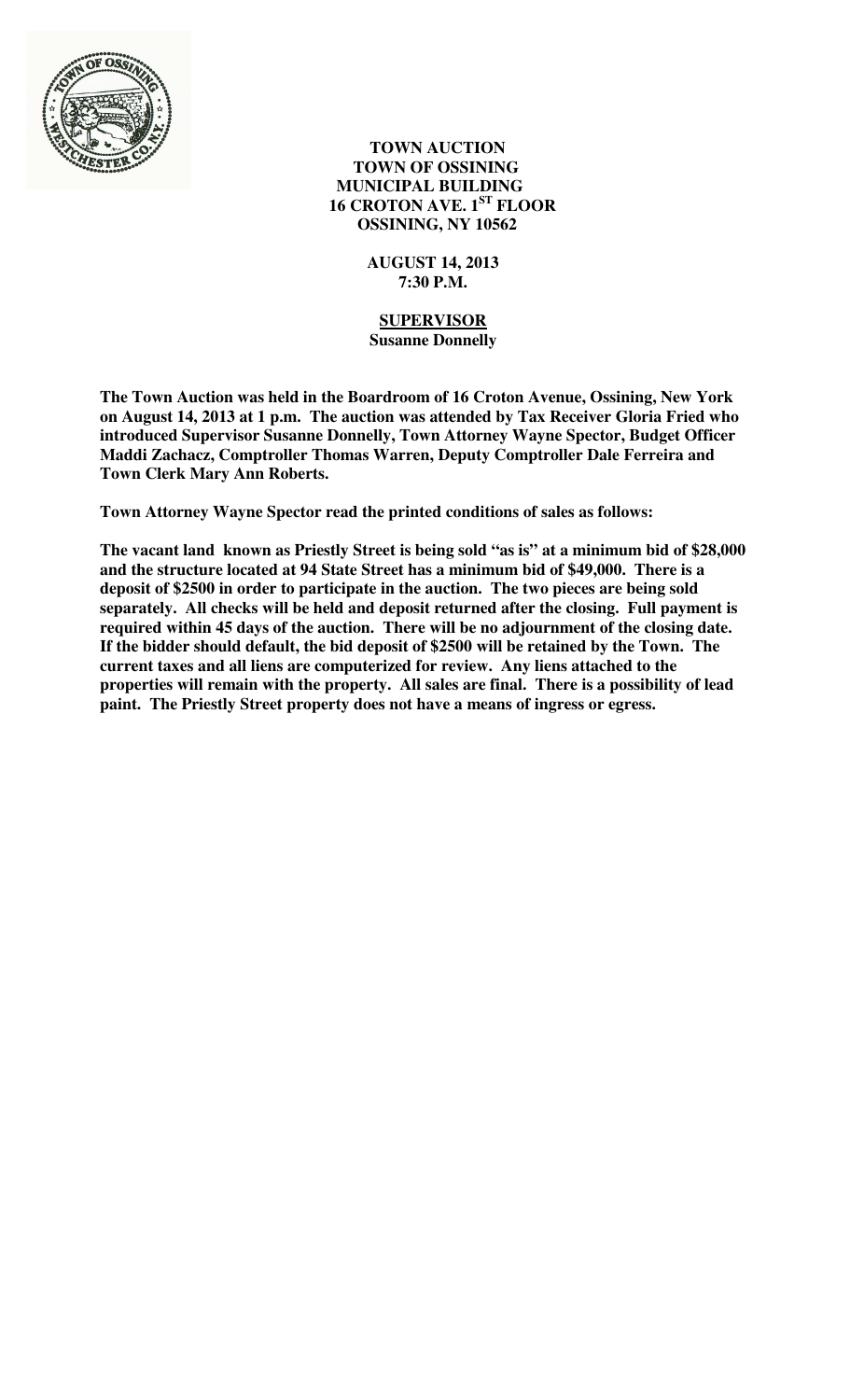## **CONDITIONS OF SALE**

1. The properties will be offered for sale separately and "as is" in a live auction conducted by the Supervisor of the Town of Ossining or her designee.

The auction shall begin at 1 P.M. on August 14, 2013, at the Town of Ossining/Village of Ossining Municipal Building, 16 Croton Ave, Ossining, New York. Only Qualified Bidders will be assigned a bidding number and only such bidders will be recognized by the auctioneer.

A person wishing to be recognized as a Qualified Bidder must 2. submit a bank or certified check payable to "The Town of Ossining" in the amount of Two Thousand, Five Hundred (\$2,500) Dollars and sign a copy of these Conditions of Sale prior to the auction.

Requests for qualification and the accompanying checks will be 3. accepted only in person (no mail) during regular business hours of the Ossining Town Tax Receiver's Office (8:30 a.m. to 4:30 p.m. weekdays, excluding holidays).

4. Each of the two (2) properties will be sold to the Qualified Bidder who offers the highest purchase price for that particular property, provided the purchase price offered equals or exceeds the Upset Price for the property in question. If a Qualified Bid equal to or in excess of the Upset Price is not received for any unit, then such unit will be withdrawn from the auction and retained by the Town of Ossining.

5. The Upset Prices for the two (2) properties are as follows:

| 94 State Street                  | \$49,000. |
|----------------------------------|-----------|
| Parcel ID97.011-0001-084         |           |
|                                  |           |
| Priestley Street Vacant Lots (2) | \$28,000. |
| Parcel ID 97.015-0002-004 and    |           |
| Parcel ID 97.015-0002-005        |           |

Checks from Qualified Bidders will be held pending the results of 6. the auction. Checks of successful bidders will be applied to the purchase price. Checks of unsuccessful bidders will be returned promptly to the bidders upon conclusion of the auction.

Successful bidders shall be required to pay the balance of their bid,  $\overline{r}$ i.e. the balance of the purchase price, by bank or certified check, within forty-five (45) days from the date of the auction and time shall be of the essence in regard to this provision.

CAF: 50091.1